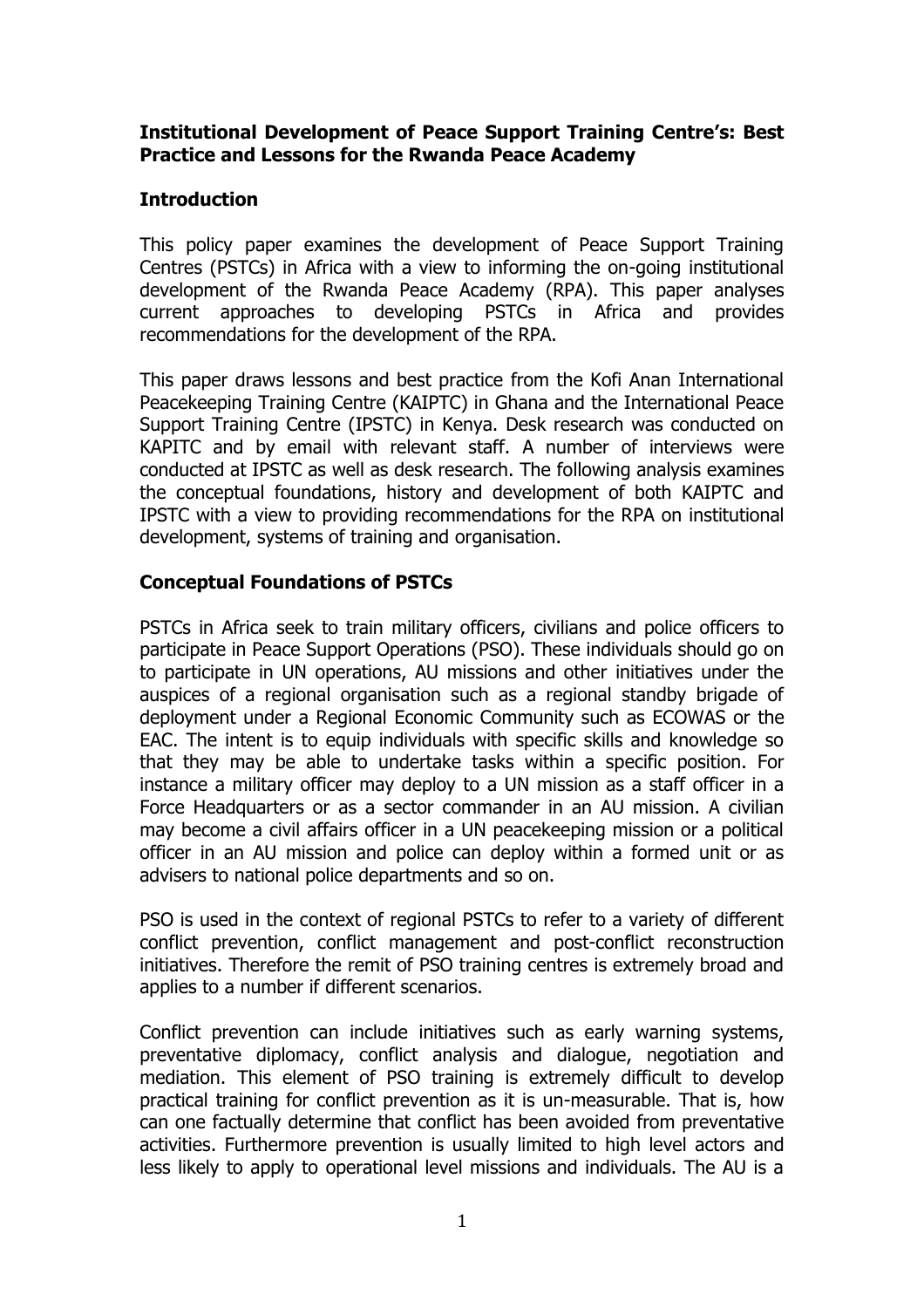good example. The AU has an crucial conflict prevention component constituted of the panel of the wise, the AU General Assembly, the PSOD and eminent persons nominated on an ad hoc basis. Individuals within these departments are of an extremely high level and are unlikely to be trained by PSTCs. Low level prevention activities such as negotiating between warring factions, securing humanitarian access, pre-emptive military responses and the development of quality stabilisation plans are important prevention activities however and this should be reflected in conflict prevention focussed training courses.

Conflict Management applies to activities such as peacekeeping and peace enforcement missions that seek to address and stop conflict after violence has erupted. UN and AU peacekeeping missions are central to this issue. This should remain the priority of PSO training centres as the UN, AU and African states that contribute personnel to these missions need quality training courses. Training then should focus on skills required for participating in a mission, whether military, civilian or police.

Post-conflict reconstruction is a final area of training and applies to initiatives seeking to assist the transition from conflict to sustainable peace. The UN is the leading actor in post-conflict activities whereas the AU has limited ability to conduct peacebuilding initiatives. Areas such as stabilisation, developing livelihoods and socio-economic recovery, DDR and SSR etc can all be considered post-conflict activities, even if in reality dividing lines are absent or blurred.

These broad areas of conflict prevention, conflict management and postconflict reconstruction are common to all PSTCs even if labels differ. In reality of course these areas are not separate phases and prevention, management and reconstruction interventions do not occur sequentially or in any linear fashion and more often than not occur simultaneously. This is crucial to bare in mind when designing courses and for institutional development.

## **The Kofi Annan International Peacekeeping Centre (KAIPTC)**

KAIPTC is the most developed PSTC in Africa and thus provides a useful case to examine. The centre is based in Accra in Ghana and is the designated ECOWAS PSO training centres. Since inception KAIPTC has trained over 11,000 individuals in PSO activities. KAIPTC is accredited to the UN, AU and ECOWAS.

## **History**

Plans for developing KAIPTC began in 1998 and was officially opened in 2000. A site was designated by the Government of Ghana in close proximity to Ghana Armed Forces Training centres in the Teshie region of Accra. Initially plans were to base KAIPTC in the Ho area but these were scrapped in favour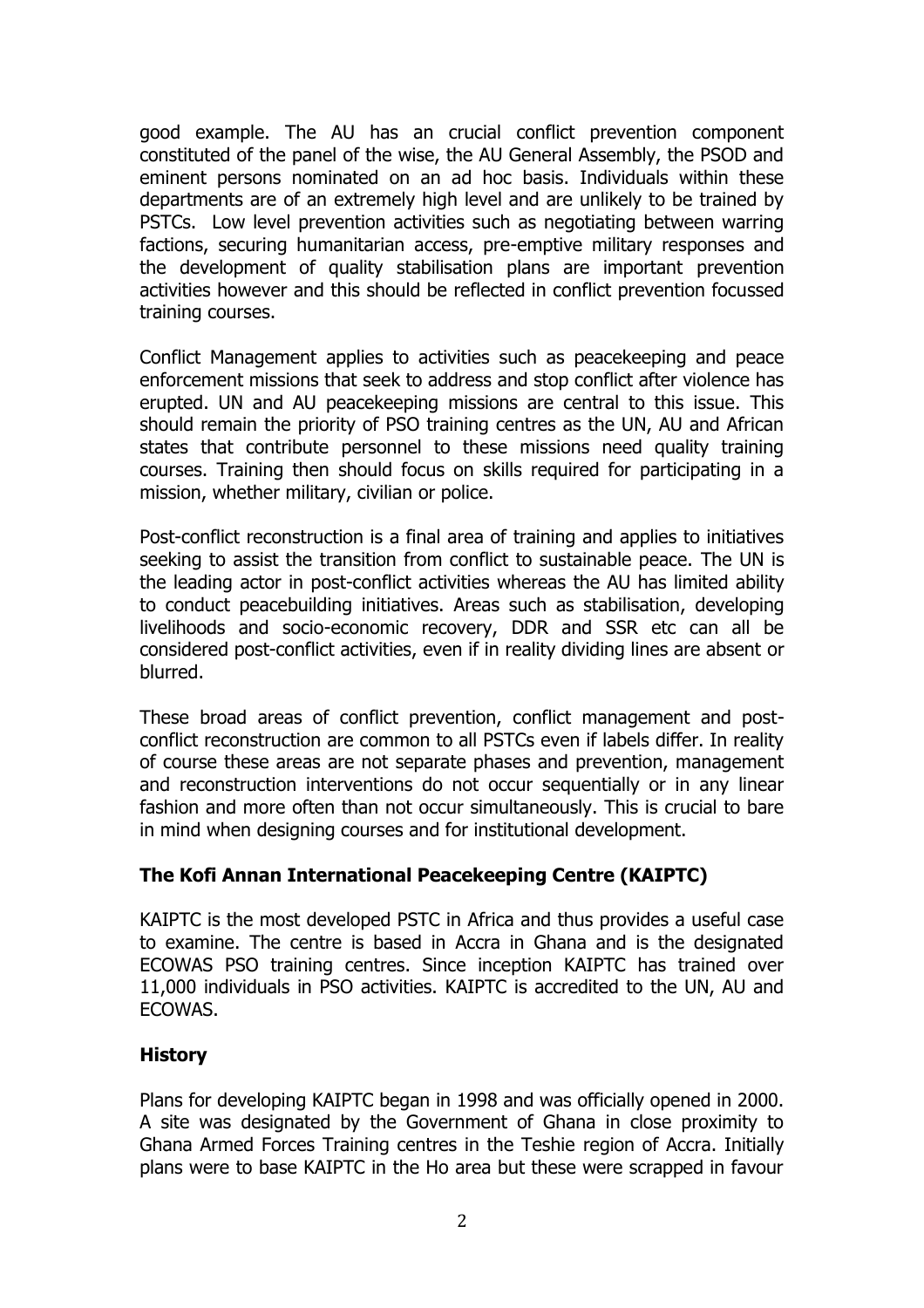of locating the centre closer to national military establishments and to international partners diplomatic and other representation in the capital.

KAIPTC hosts an impressive infrastructure, all of which has been funded by foreign donor finance. Construction was established through several phases with the Governments of Germany and the UK funding the initial two phases. Other donors were quick to provide support after initial construction of the infrastructure and delivery of initial courses. The first phase of construction was completed in 2003 and KAIPTC delivered its first course, a DDR course, in November 2003. The second phase of the building project at the centre, which was funded by the UK, Italy and the Dutch governments, was completed in 2006.

After basic infrastructure, management structure, curriculum and staff levels had been completed or installed, donors continued to support the Centre in several ways such as cash injections directly into the Centre's budget, provision of equipment (IT, vehicles, flags etc), funding or delivery of specific courses, seconding Technical Advisors for training or management and further construction projects. The UK, due to domestic financial concerns, pulled all of its funding and secondments from KAIPTC in favour of similar projects in East and Southern Africa in 2009. However, a host of other nations have picked up the slack with support in 2010 coming from Canada, Denmark, France, Germany, Italy, Japan, Nigeria, Norway, Sweden, Switzerland, the UN and the US. Germany alone has invested over EUR6 million since 2000. Since the Centre's inception donors have contributed nearly USD\$20 million. Since then the government of Ghana has ramped up financial contributions and now provides 70% of funds for KAIPTC.

### **Institutional Organization**

KAPITC has four stated objectives: 1) to contribute to the development of regional and sub-regional capacity in the delivery of integrated peace support operations; 2) to enhance regional and sub-regional capacity for conflict prevention, management, resolution and peace building; 3) to enhance understanding of critical peace and security in West Africa in particular and the continent as a whole; 4) to create an effective, efficient and sustainable management and support arrangements for the KAIPTC

In terms of organisation KAIPTC has developed from a purely national training centre into a regional organisation under an international management board. The organisation's core departments comprise a training department, research department and admin department.

In 2006 KAIPTC established an international management board. Although KAIPTC is a designated international organisation, in practise the Government of Ghana has final say over strategy and operations. The international management board comprises: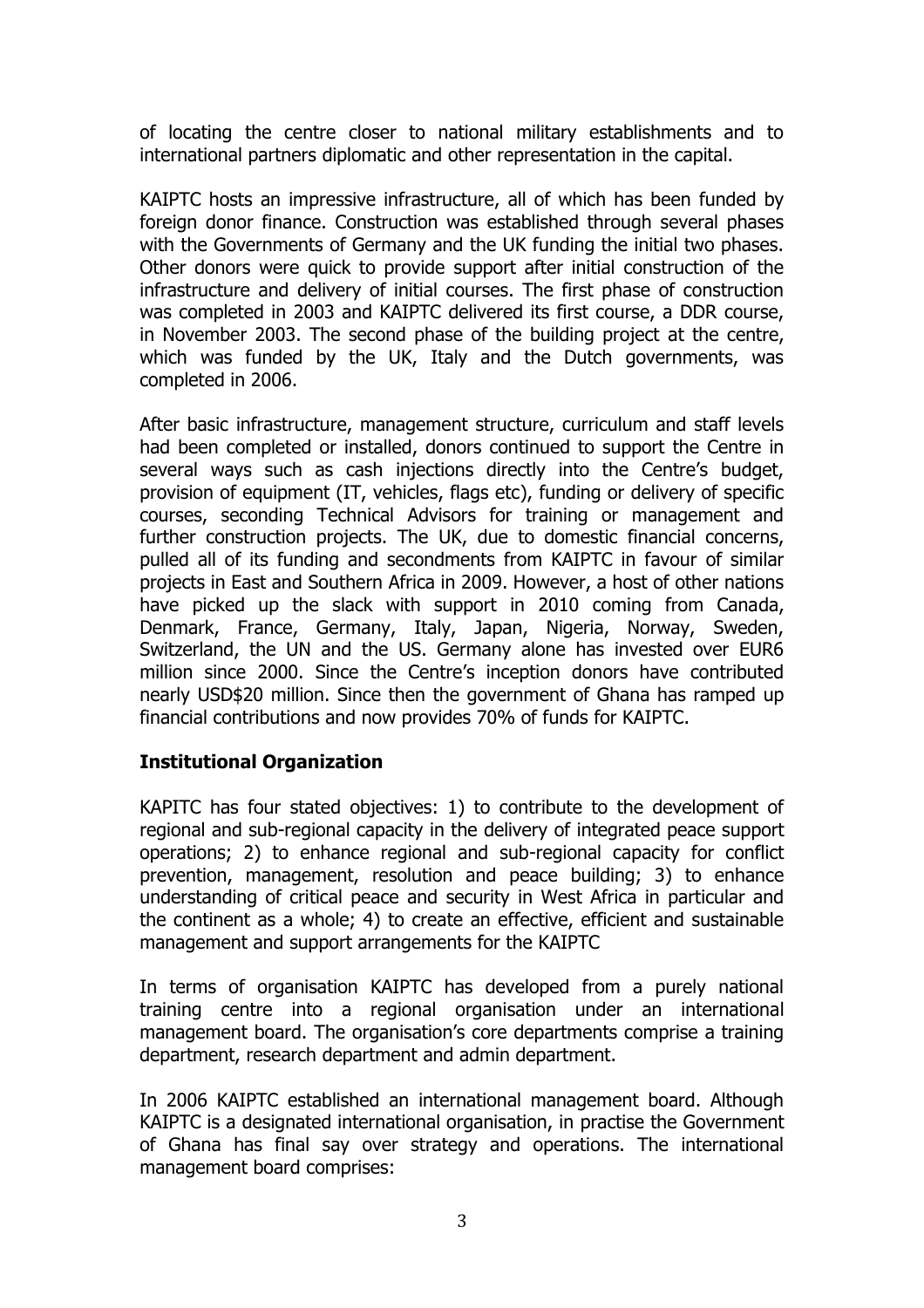- Minister for Defence, Ghana (Chair)
- Dep. Minister of Foreign Affairs & Regional Integration, Ghana
- Chief of Defence Staff, Ghana
- Inspector General of Police, Ghana
- Commandant, KAIPTC
- President, ECOWAS Commission
- United Nations Resident Coordinator
- Ghana, Director, Legon Centre for International Affairs and Diplomacy (LECIAD)
- University of Ghana
- Representative of a Civil Society Organisation in Ghana
- Representatives of Development Partners (France, Germany, Denmark, USA)
- Chief Director, Ministry of Defence (Secretary)

Training and courses at KAIPTC covers three broad areas of 1) Peace Support Areas, 2) Conflict Management and 3) Peace and Security Studies. This is approach has been developed out of different phases of KAIPTC's development and reflects a learning aspect of the centre and the regular assessments provided by the management board and staff. Initially KAIPTC focused on conflict prevention, conflict management and post-conflict reconstruction. However, although these issues are included in specific courses the organization of the centre now focuses more clearly on practical and relevant training for PSOs. A key example is the rejection of the use of the Carana scenario as proposed by the UN due to inapplicability and lack of relevance. This indicates that KAIPTC plays an important role in institutional strategizing and design. Similarly the course calendar for 2017 constitutes practical and relevant courses for contemporary PSOs that include courses such as multidimensional PSO, police management, planning, logistics, civmilitary coordination, DDR, stabilisation, political adviser, crisis information management, sexual exploitation, SALW, human rights in PSO, rule of law, election management, and justice as well as a small number of more theoretical and analytical courses such as conflict analysis, mediation and protection of civilians.

Most training activities are funded by external donors. KAIPTC has been able to influence some aspects incrementally such as by assisting writing boards, providing and sourcing subject matter experts and through the management board. However for the most part training activities are dominated by external actors and donors have disproportionate influence over course content.

The system of training at KAIPTC is negatively influenced by external dominance, although the centre is better than others at steering training. Courses are funded by outside and external individuals are sourced to provide individual lectures. This leads to duplication of content and an uncoordinated courses that can lack relevance. Surprisingly there is a disconnect from training and research at KAIPTC. The research department does not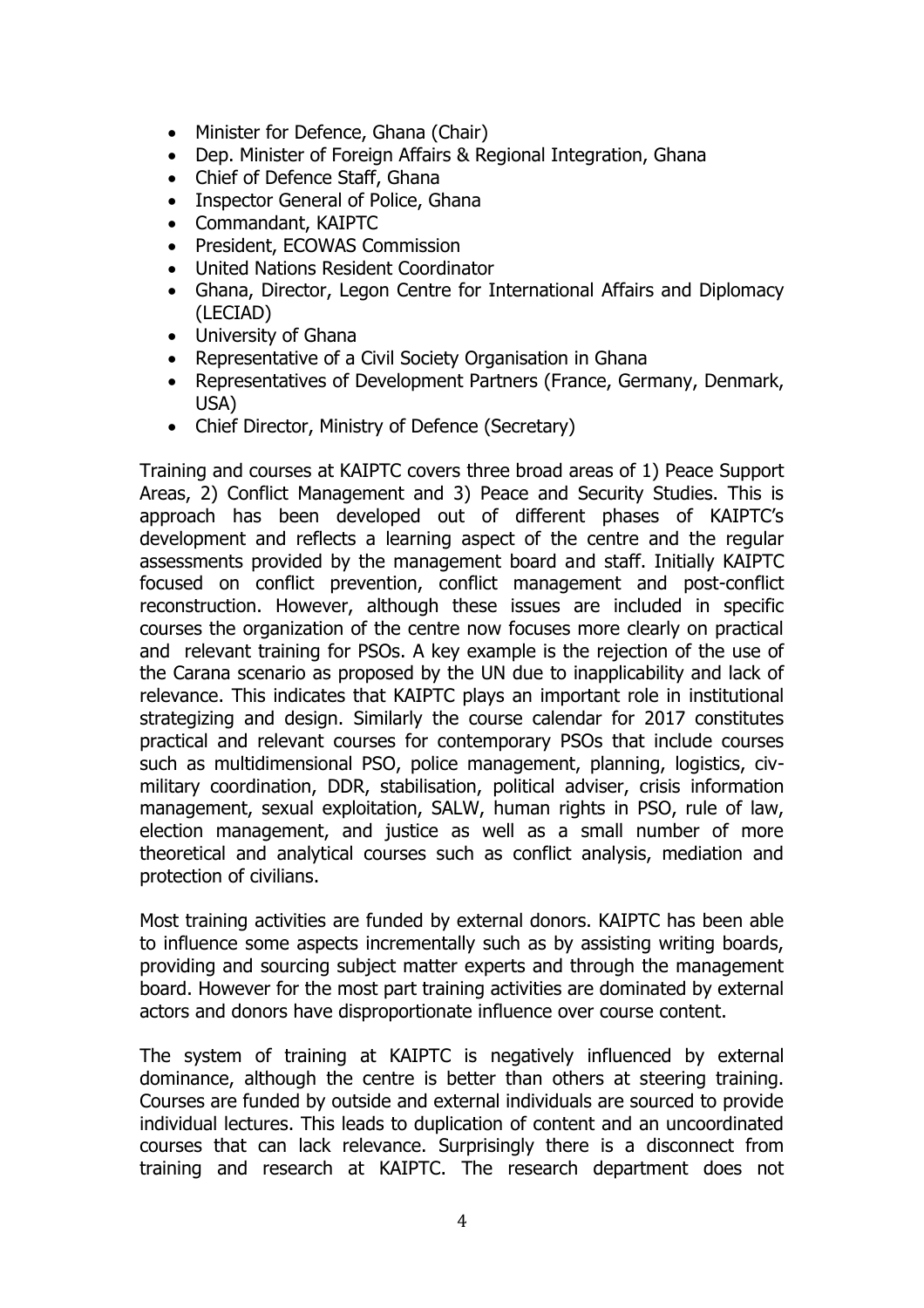participate in training to a significant degree, which is a missed opportunity. However as KAIPTC has expanded and matured the centre has had more of a say in course content and delivery, as can be seen by a re-focussed training calendar.

### **International Peace Support Training Centre (IPSTC)**

IPSTC in Kenya is the most developed PSTC in Eastern Africa. The Centre has an impressive infrastructure over two sites in Nairobi and hosts over 100 training courses a year at both operational and tactical levels. IPSTC is also the principle training centre for the EASF and has been accredited to the UN DPKO and UN Integrated training System (ITS).

### **History**

IPSTC was initially Kenya's national peacekeeping training centre, within the Kenyan Defence and Staff College (DFC) in Karen. The Centre provided national pre-deployment training for the Kenya Defence Force (KDF) before they were sent to participate in UN peacekeeping missions.

Plans for a regional PSO training centre began in 2001. From 2004 donors began to provide support to the PSTC with a view of developing regional peacekeeping capability. The majority of the PSTCs initial funding was from the UK and Germany.

At the same time the AU was established under the Constitutive Act in 2003 ushering a new and more proactive era of peace operations in Africa. The AU's nascent conflict management components included a PSO department, modelled on the UN DPKO, and plans for regional reaction brigades under the ASF. These elements and individuals require competent staff members who in turn need relevant and appropriate training.

The centre was rebranded IPSTC and construction of facilities took place between 2004-2007, mainly funded by the UK and Germany. In addition a UK funded de-mining centre began to coordinate courses with IPSTC under UK direction.

From 2008 IPSTC entered into a process of integration and internationalisation. KMOSD took the decision (almost unilaterally) to declare IMATC a Kenyan institution and it was subsumed officially under IPSTC. Both IPSTC and IMATC began to deliver and institutionalise courses for a regional audience. At least 60% of all students on IPSTC courses are from EASF member states. A second rebranding phase took place creating an umbrella organization with two campuses. The Karen campus was named the Peace and Conflict Studies School (PCSS) with a focus on operational level training and Embakasi was branded the Humanitarian Peace Support School (HPSS) with a lower focus of tactical level training.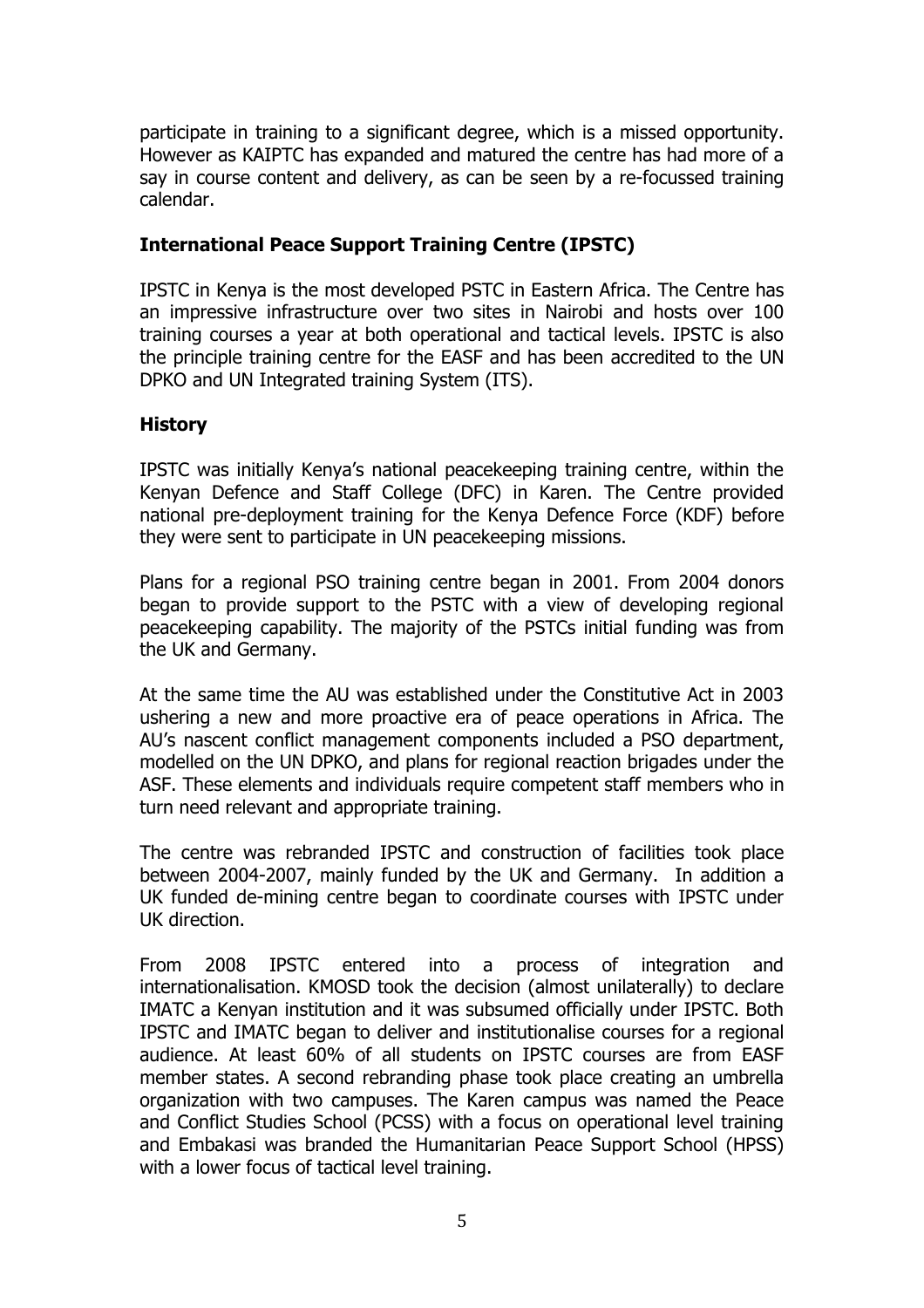#### **Institutional Organisation**

IPSTC aims to 'conduct training, education and research, informing military, police and civilian personnel in all aspects of peace support operations in order to promote effectiveness of the response to complex emergencies'. The centre is split into an operational training campus and tactical level campus, overseen by a head quarters. A research department, the Peace and Security Research Department (PSRD) has also been developed. The headquarters, PCSS and the PSRD are all co-located in Karen in Nairobi.

It is crucial to state that *all* activities at IPSTC are externally funded. Financial statements indicate a significant contribution by the Kenyan MoD to the tune of around USD2 million. However this only covers the salaries of KDF seconded to the centre (which they would receive anyway) and there is no actual contribution to IPSTC from the KMoD. Foreign donors pay for every single activity the centre undertakes.

The highest decision making organ is the bi-annual Joint Control Board (JCB), consisting of donors and sponsors and the Kenyan Ministry of Defence. The Kenyan Assistant CDF is chair of the JCB along with 14 other members, all of who are external funders who have signed a Memorandum of Commitment to IPSTC. Current members are Australia, Belgium, France, the Netherlands, Denmark, Japan, Canada, the UK, the USA, Kenya, Germany, UNDP, Switzerland and UN Women. No AU, EASF or regional representatives are part of the JCB.

Below the JCB is the director, a Kenyan Brigadier. However all key management positions are staffed by foreign secondees and Technical Advisers. The head of training department is a Danish Lt Col, the Chief of Staff is a British Lt Col, the S01 Plans and Programmes is a French Lt Col, head of curriculum design is a Canadian Major, head of evaluations is a Swiss Major. It is worth noting that none of these nations participate in multidimensional PSO in Africa in significant numbers. Furthermore all activities at IPSTC are coordinated and implemented by foreign actors. On the one hand external support guarantees significant funding, but on the hand external forces have almost complete say on how IPSTC functions.

Training and courses at IPSTC centre around conflict prevention, conflict management and post-conflict peacebuilding. The centre has two types of courses; owned courses and hosted courses. Hosted courses are delivered in their entirety by external actors such as an NGO or donor who wants an existing infrastructure. The centre has no say over these activities. Owned courses are developed and delivered by IPSTC itself. Currently there are 23 'owned courses' covering a range of areas. The system of training involves a writing board for each course followed by a process of design that lasts several months. In house expertise is prioritized in the delivery of courses. However in practice external SMEs provide most of the instruction. There are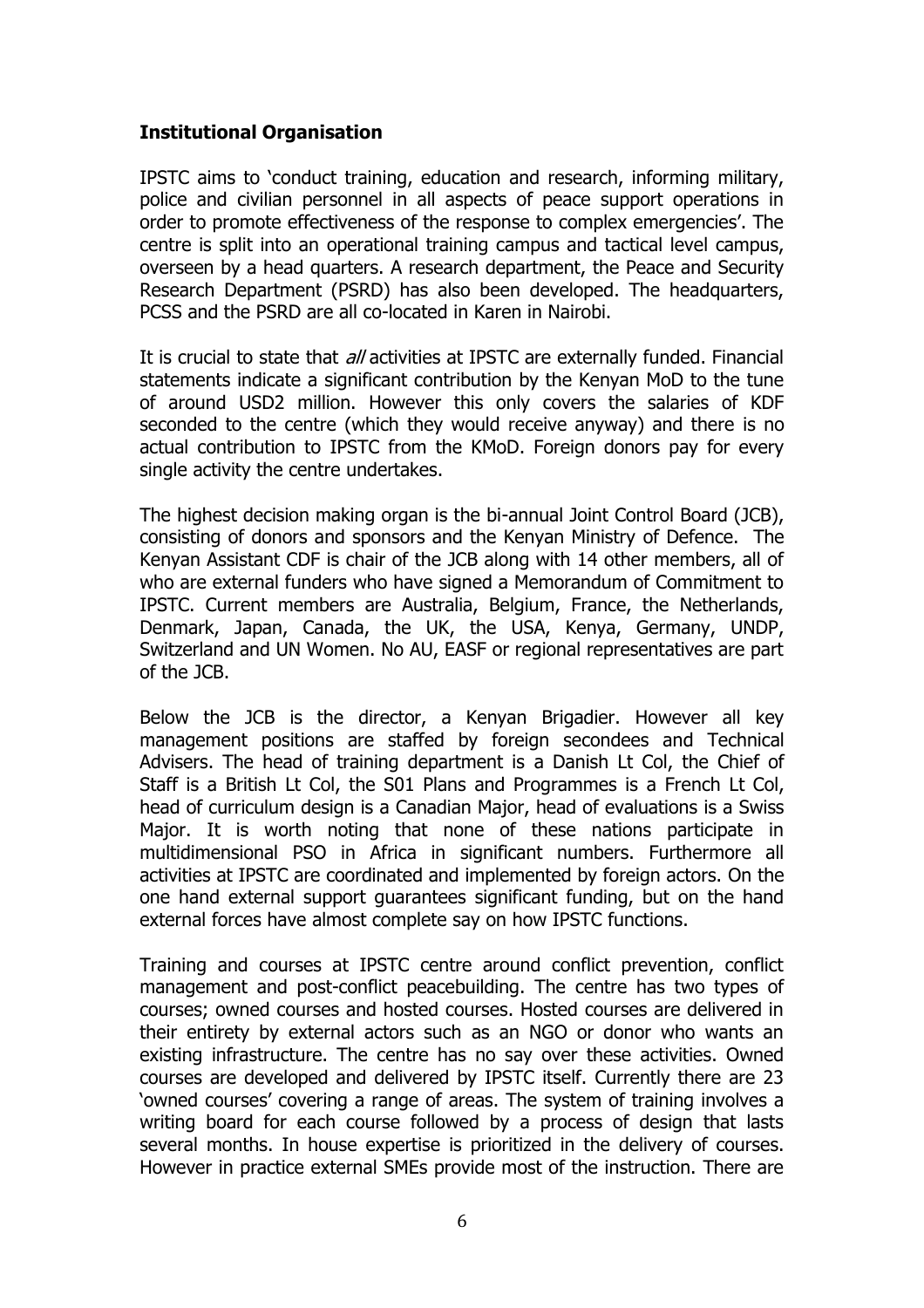only 3 directing staff who cannot cover all courses nor do they have the requisite expertise or experience to provide quality instruction. KDF staff at IPSTC are numerous, with several KDF officers in the training department However KDF do not participate in training activities to any significant degree.

The research department is perhaps the most dysfunctional and irrelevant part of IPSTC. Research is completely detached from all activities and products at IPSTC. Researchers do not play a role in course design, nor do they teach on courses. At best the PSRD is PR resource for IPSTC, but the poor quality of research products and the lack of quality personnel is a significant shortcoming and carries reputational risk for the centre. No effective system of research exists at IPSTC and this trend is likely to continue.

IPSTC then functions more akin to a conference centre with limited ability to design and deliver training packages with 'in-house' resources. However, in the last few years IPSTC has made some significant strides forward. Three areas can usefully be highlighted: 1) accreditation, 2) financial management and 3) evaluations.

IPSTC and courses held at the centre have been accredited to the UN DPKO and ITS. This was achieved by developing i) a strategic plan, ii) a detailed human resources manual, iii) a comprehensive financial system and iv) a detailed gender policy. After these steps were achieved a 'tiger team' from the UN DPKO and ITS was sent to IPSTC and they were assessed accordingly.

IPSTC has ensured a detailed, transparent and accountable financial system. A competent financial department with a senior head of finance has been established at IPSTC. The centre conducts regular internal financial audits. Most importantly a detailed external audit is conducted by Price Waterhouse Coopers, providing regular and transparent accounting, that contributes to sustained and increased external funding as well as aiding accreditation.

IPSTC has developed a detailed monitoring and evaluation system. A entire department dedicated to monitoring and evaluations has been developed with hi-tech systems and software. Daily evaluations are conducted as well as After Action Reviews for every course. Furthermore post-course evaluations are conducted after 3 months and fed into the system. However questions remain over to what extent the system effectively feeds into course design and delivery or whether it is used to appease foreign funders.

#### **Lessons & Best Practise**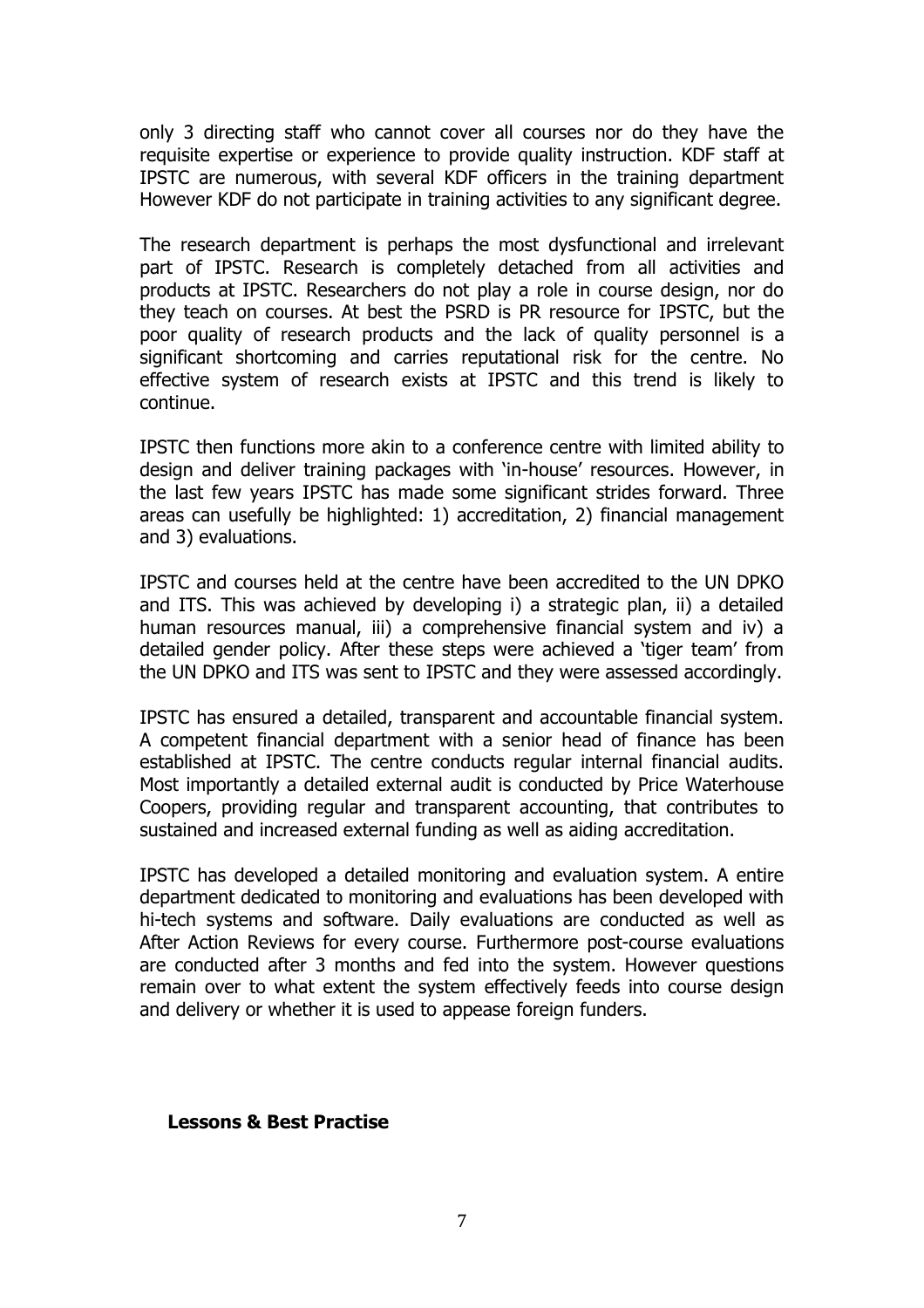In looking at the case studies of KAIPTC and IPSTC some broad conclusions can be made about developing a PSTC:

**PSTC's take time.** KAIPTC and IPSTC too over a decade to develop, and the process is on-going. Furthermore these PSTC's evolved through several phases. Initial phases concentrated on developing the physical and legal infrastructure as well as delivering a small number of externally funded courses. This phase also includes preliminary engagement with external sponsors. A subsequent phase involves the development of organisational structure with relevant departments and the ability to host and deliver courses as well as greater support from external partners, often involving running costs and secondments. Further phases require a transition to international organisation through the establishment of a Joint Management Board, the development of a system of training, adequate course calendar and ensuring departments are adequately staffed.

**Developing roles and responsibilities is key.** The current approach of PSO training centres is to rely on external funding and external expertise. As such PSTCs have little influence over courses and content. KAIPTC is perhaps best placed and actively tries to maintain some in-house expertise, in part as the government of Ghana is a large financial contributor to the centre. IPSTC is more akin to a conference centre where all deliverable are essentially contracted to external subject matter experts and facilitators. A real opportunity exists for the RPA to 'own' its products by developing a sophisticated yet simple system of training in collaboration with external partners where needed. Similarly with research there is an opportunity to develop a useful and practical system of research that meets a requirement. Research in other PSTCs is entirely disconnected form training. Therefore developing key roles and responsibilities of departments that achieve the aims of the centre is crucial.

**External Funding is Essential.** All PSTCs are externally funded in their entirety, mainly from western states but also international organisations and NGOs. This can take any forms including: funding running costs, funding courses, funding specific departments and seconding Technical Advisers to staff positions. It is crucial to understand that donor money does come with certain strings and agendas such as gaining access to military establishments, diplomatic bargaining chips, justification of aid and so on. Furthermore donors have different funding approaches and can be dictated to be unforeseen internal pressures. For instance the future of US aid for PSO is somewhat uncertain with the new Trump administration, the UK's foreign aid is in an unclear position after BREXIT and the EU is receiving greater scrutiny from its member states. Furthermore donors provide aid in different ways. The US tends to provide TAs and fund and deliver course packages on an ad hoc basis whereas the EU and Japan tend to fund departments, running costs and predictable courses. China provides unconditional funds. Ensuring external funding is essential. Lobbying key partners through diplomatic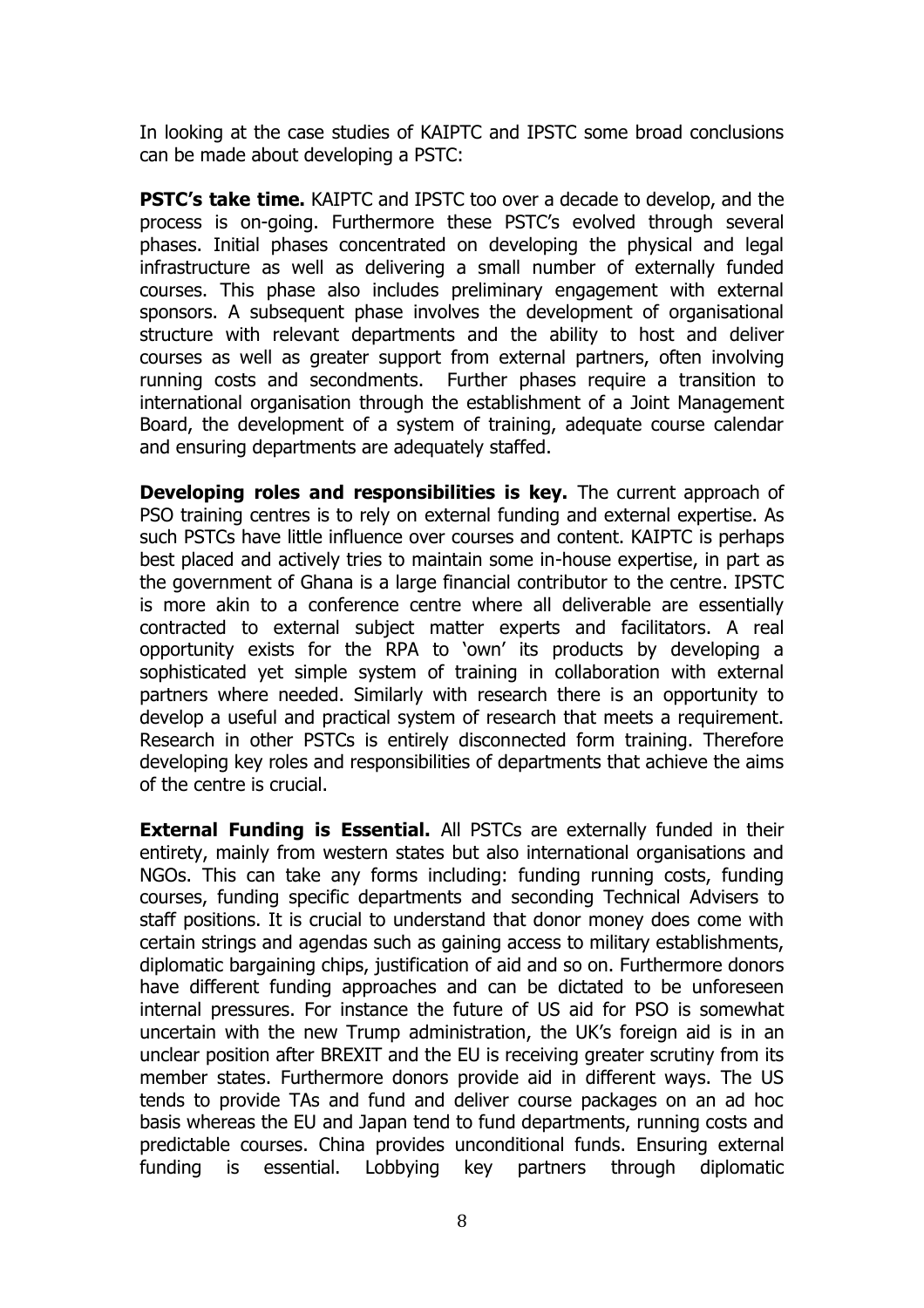(Ambassador/Defence Attaché) networks and channels at home and abroad is part of securing funds as is developing cross donor working groups.

**The Need for Accreditation & Financial Transparency.** It is essential that PSTC's of any quality have accreditation to the UN (DPKO and ITS) and the AU to include the EASF. Ensuring the 4 required criteria of a strategic plan, financial system, human resources manual and gender manual is crucial. In addition a curriculum design department is required. After achieving these elements it is essential to invite the relevant UN and AU departments and persons to the RPA to assess with a view to official accreditation of the centre and courses. The first steps are to engage with relevant stakeholders in the UN and AU systems. The development of a comprehensive, transparent and externally audited financial system is key not only for accreditation but for securing external funding.

## **Developing Systems & Departments for the RPA**

The RPA is a regional PSTC based in Musanze, Rwanda. The RPA is part of the regional and continental architecture for PSO training. It is recognised by the East African Standby Force (EASF) as one of its training institutions, is a member of the International Association of Peacekeeping Training Centres (IAPTC) as well as the African Peace Support Trainers Association (APSTA), and provides the East African Community (EAC) with prison services and correction training for PSO.

Currently the RPA is in embryonic form. The centre hosts a small number of courses per year and the number is increasing. Several donors have supported the RPA, notably the government of Japan, the government of the UK and the UNDP.

The RPA is organised under the Rwandan Ministry of Defence. A Director is the most senior staff member supported by a head of training, a head of research and a head of admin. A Strategic Adviser and Senior Researcher is also part of the RPA (See Annex 1). The RPA has ambitious plans to achieve its aims of becoming a regional centre of excellence in PSO training. The following sections outline organisational considerations for the future development of the RPA.

### **Senior Management**

Ensuring a competent management structure is essential. The most senior decision making organ of a management board of key stakeholders should eventually be established. The management board should be constituted of the host nation's MoD, the director of the centre, key sponsors and key customers such as relevant departments in the UN and AU system, APSTA and relevant regional representation.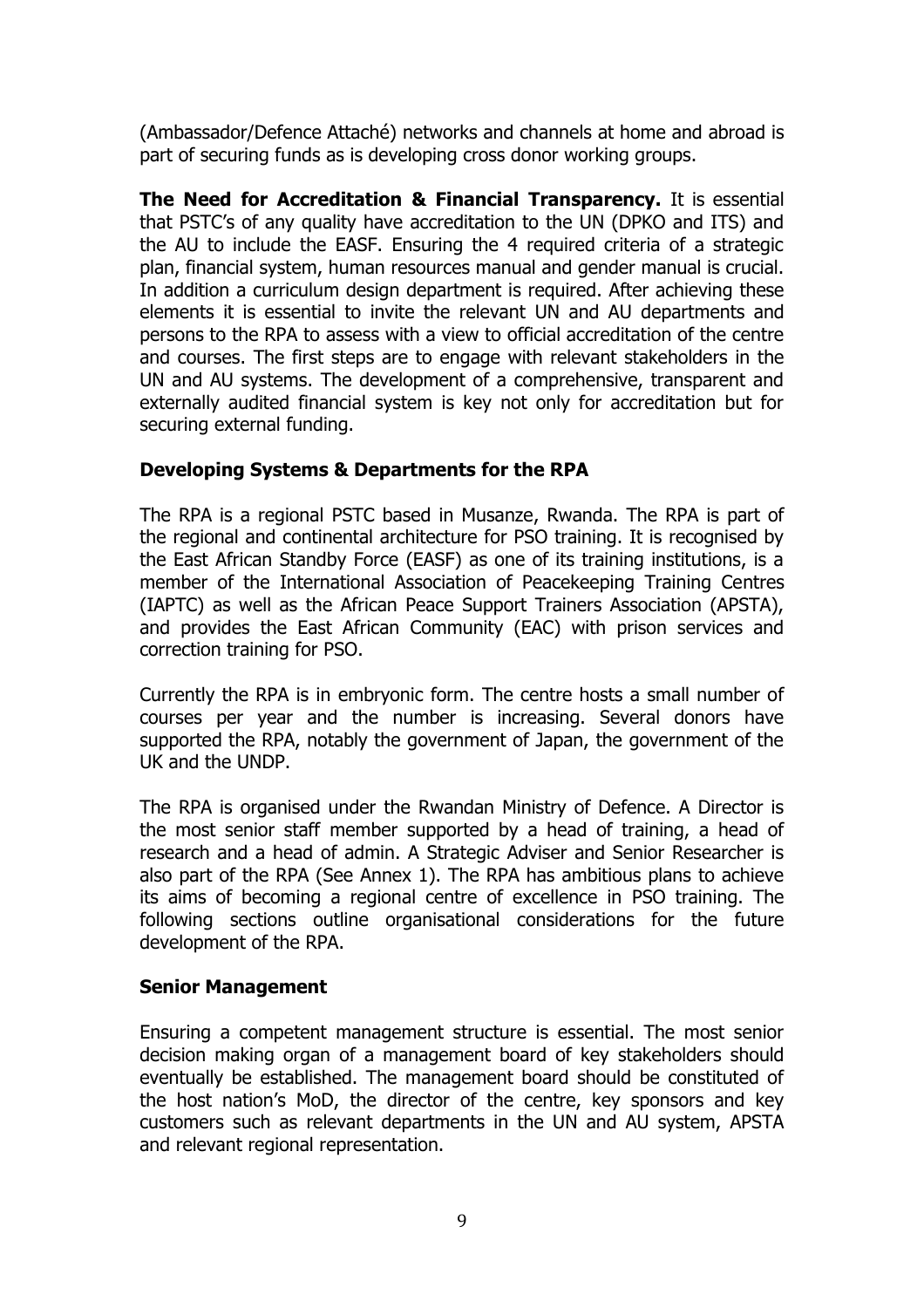Internally the centre needs a competent management structure. The Director is the most senior individual in the centre and is usually drawn from the host nations' defence senior officer corps. The Director should be supported by a Chief of Staff and/or a political/civilian adviser and a plans and programs officer. These senior positions should form the core decision-making nucleus of the centre with oversight of all activities. Beneath them should sit the head of training, head of research and head of admin and finance.

Together the Director and headquarters team with substantive heads of department should form the senior management of the centre. These senior positions must ensure organisational coherence between aims, inputs and activities at the centre. As a priority a comprehensive financial strategy and process of accreditation with relevant organisations should be established.

### **Training Department**

The training department should be the lead component in the delivery of courses. In other PSTC's the training department performs a coordination and administration function, with little bearing on course content or delivery. An effective and coherent system of training does not exist within PSTCs. The existing system is dominated by external actors, both in terms of course content and course delivery. PSTCs rely on external expertise instead of building in-house capacity. Although external actors will continue to be important for PSTCs, centres must ensure ownership through effective training systems and staffing. The Training department should lead on course delivery and play an active role in design and delivery, thus providing crucial ownership for the centre. A simple and effective system of training can be outlined (see Fig.1):

Firstly **courses should be identified**. The training department, along with the headquarters, should secure courses for delivery at the centre. This will inevitably involve partnership with donors on specific courses. An effective and quality training department will help in attracting external support to the centre.

Secondly, after securing a course, a process of **course design** should take place. The training department should again take the lead in partnership with the research department, with support from other components and external expertise where necessary. This involves the convening of writing boards lasting 2-3 days comprising relevant RPA staff from the training and research department, ideally a curriculum designer, and relevant external experts.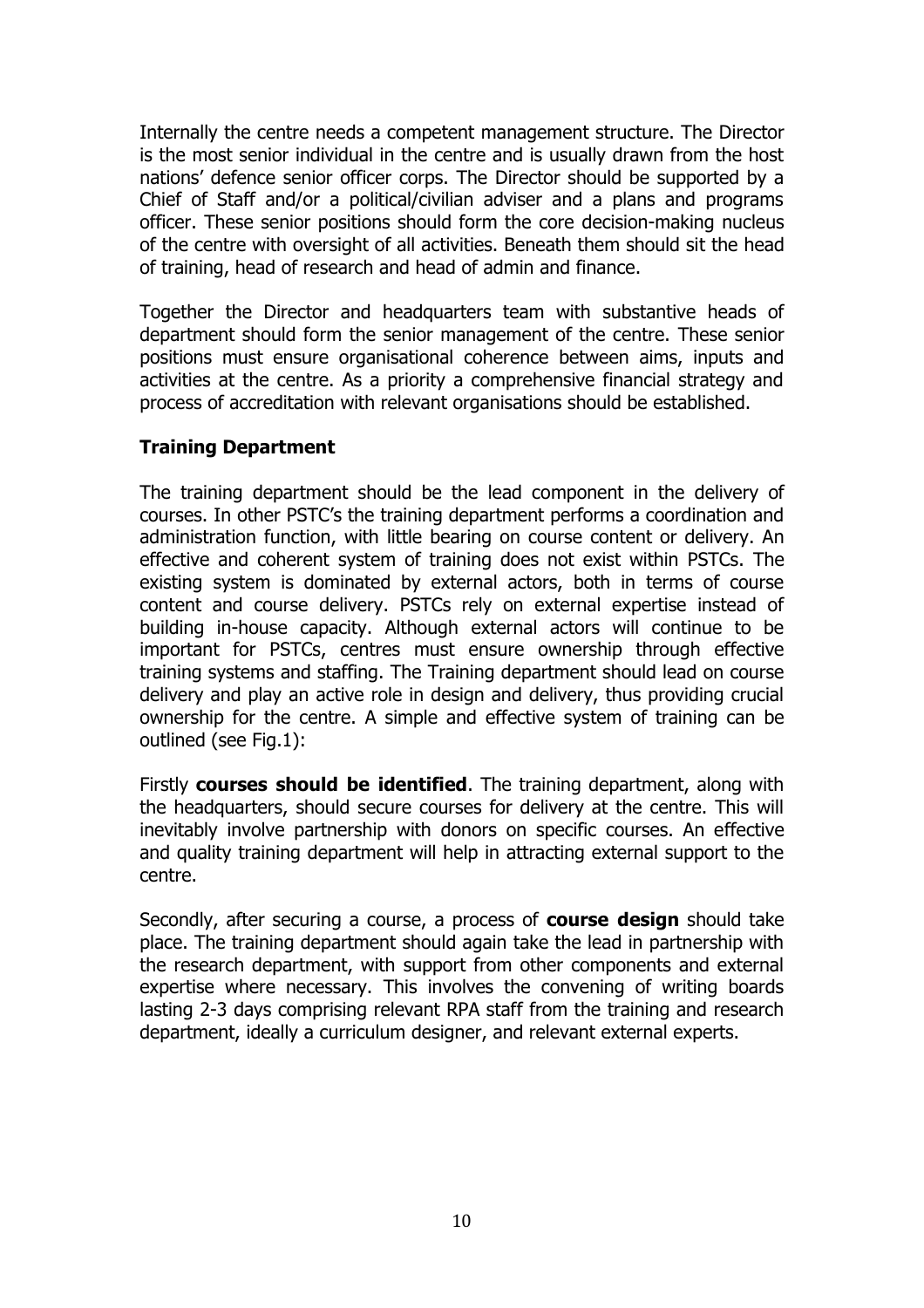#### Fig 1: Training System



Thirdly **course delivery** should be the core remit of the training department. During course delivery the training department can provide ownership as well as keeping training relevant. One method of ensuring quality course delivery is to have training officers as 'Director of Studies' or 'Course Leader' for each course or at least as a member of the facilitation team. This would ensure: relevant content, effective sequencing of modules, avoid duplication and build in house expertise. Although most modules would need to be delivered by external subject matter experts, training officers as course leaders can play a crucial role in course delivery.

Fourthly detailed **After Action Reviews** must be conducted after every course in order to improve and keep training relevant. The training department, along with other facilitators and a member of the research department and headquarters should take place with tangible recommendations.

Fifthly, an internal process of **validation and evaluation** should take place, with RPA staff members only, as a purely internal function. Again the Training department should lead on this process with representatives of all other components.

A sixth step involves either identifying **new courses or delivering existing courses.** This process should take 5-6 months for each course.

The training department should be the priority component of the centre. Other components such as research and admin must support the training department. After all the core remit of PSTCs is to deliver training.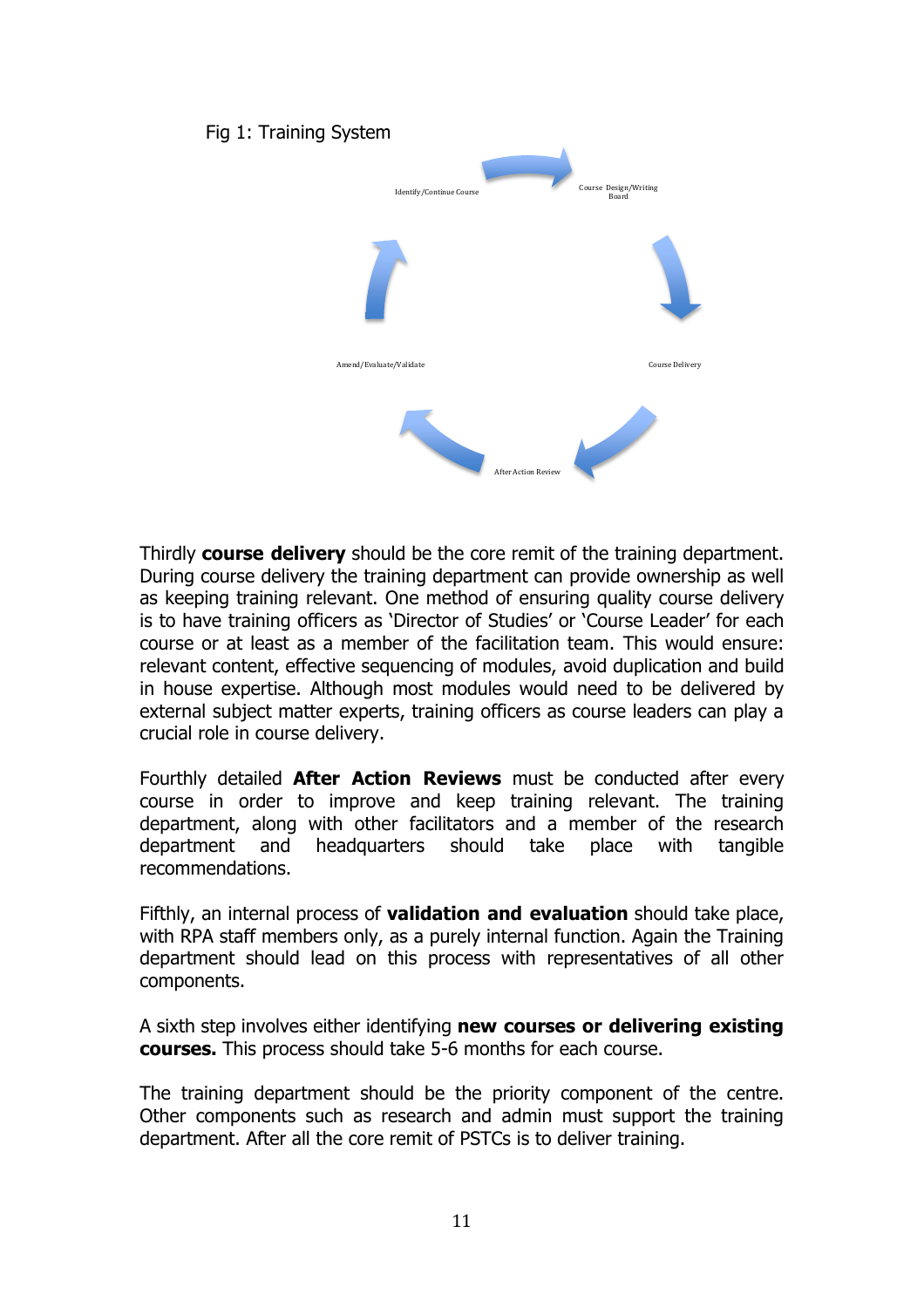It is crucial that well qualified staff with relevant expertise and experience are hired. Trainers need to be able to manage training delivery and courses, be able to design courses and have relevant expertise in specific areas of conflict prevention, conflict management and peacebuilding issues. Therefore individuals with 5-10 years of professional experience in these areas, as well as experience of delivering training to adult learners from defence and police forces and government departments. Once a crucial mass of courses are secured at the centre it would be useful to have one trainer responsible for conflict prevention, conflict management and peacebuilding, or whatever labels are applied to training pillars. Trainers should ideally be a mix of military, police and civilian individuals.

The development of the training department should follow the overall development of the centre. Full expansion should not take place until a 'critical mass' of courses have been secured with predictable funding. Until then a small training department consisting of a Head of Training and dedicated training officer will suffice (see Annex 2).

### **Research Department**

The research department in PSTCs should inform the delivery of training. Currently the system of research in PSTCs is acutely flawed and has no impact on training delivery whatsoever. Research conducted at IPSTC and at KAIPTC has no bearing on training delivery and instead is completely detached from courses provided at these centres. Research tends to focus on abstract concepts of conflict, often unrelated to PSO and poorly researched. Even when research does relate to PSO there is no link to training. A key issue is the perception that research department should deliver academic research consisting of lengthy conceptual papers. This is a 'white elephant'. Research at PSTCs is more akin to applied analysis as opposed to academic publishing. Furthermore research staff within these PSTCs tend to be unqualified for their positions. KAIPTC is an exception with well qualified researchers.

Research needs to inform training delivery. A simple and effective system of research, more akin to policy analysis, is required. It is crucial that research feeds into training and there is a direct link between the two departments. As such a basic system of research can be identified as well as the most useful products. In doing so roles and responsibilities must be clearly outlined.

Research products can include demand led papers, policy notes, policy papers and research papers. Research staff must also be part of almost all strategizing processes in an advisory capacity. Crucially research staff must be part of all writing boards for courses, assist in training aids such as developing case studies for specific modules/case studies and participate in all review and validation processes, again in an advisory capacity. Finally researchers can be subject matter experts from specific modules on courses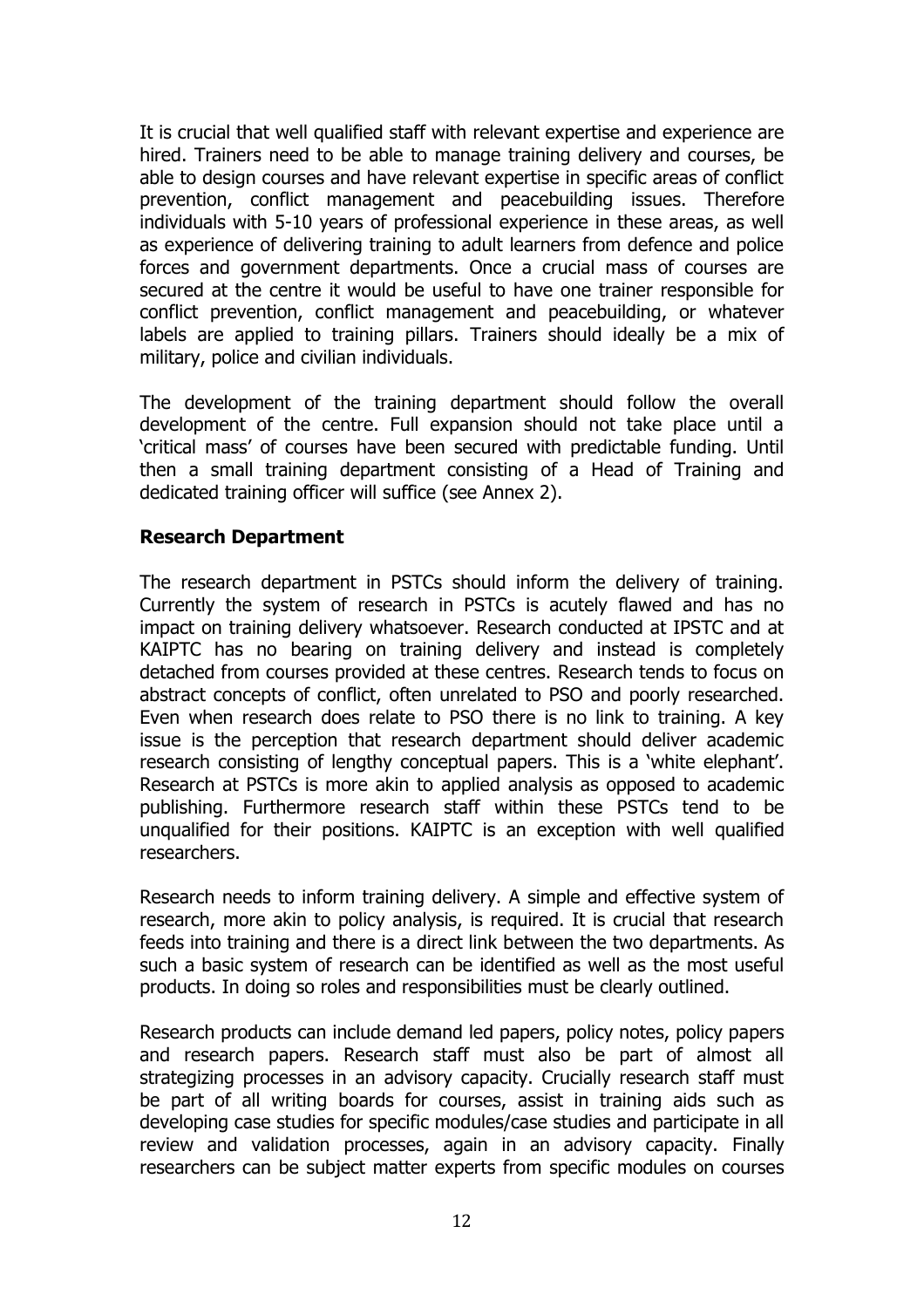where relevant. For instance a researcher with relevant knowledge could present on 'introduction to PSO', 'understanding conflict', case studies and so on, but only if the individual has the requisite expertise. Research products then can include:

**Demand led products** are directly requested by key customers and can take the form of analytical notes, papers or more informal advice such as through meetings and emails. Key customers are the training department and headquarters. If these customers require analytical and intellectual inputs into course delivery or institutional development they can request analysis on specific issues from the research department.

**Policy notes** are perhaps one of the most useful analytical products. These short, concise and policy relevant papers, of around 5 pages, should seek to inform training or institutional development with practical recommendations. For instance a short paper could provide suggestions for specific courses or for the centre's institutional approach.

**Policy papers** are more lengthy analytical products that again must prioritise the practical over the conceptual. These should be more developed versions of policy notes, based on rigorous analysis and research, ideally incorporating data collection from field visits. An example would be a detailed training needs analysis for UN and AU PSO based on research conducted in mission theatres or a paper analysing protection of civilians approaches from different missions, again based in part on field research.

**Research papers** for public consumption should be the least important product. More important is to get training delivery right. However, published research papers can be useful in promoting the centre and building a reputation. At the same time, failure to produce quality research will have a negative reputational effect. The research departments at IPSTC and KAIPTC demonstrate this. KAIPTC's research capacity, although not informing training, is at least of a high standard. AT IPSTC research products are of an extremely poor standard calling into question the utility of research. It is important to stress that while there is an abundance of analysis on peacekeeping and conflict there is a lack of analysis on how these issues feed into PSO training. PSTCs should lead the field in this area. Therefore research topics need to link conflict and peacekeeping to training. Areas for potential research then could analyse different PoC activities, could seek to provide analysis on what training modules are needed for specific deployments and why and so on.

**Other activities** the research department should inform, in collaboration with other departments, are writing boards/course design; delivering specific modules on courses; participating in conferences; conducting research trips; and developing training aids.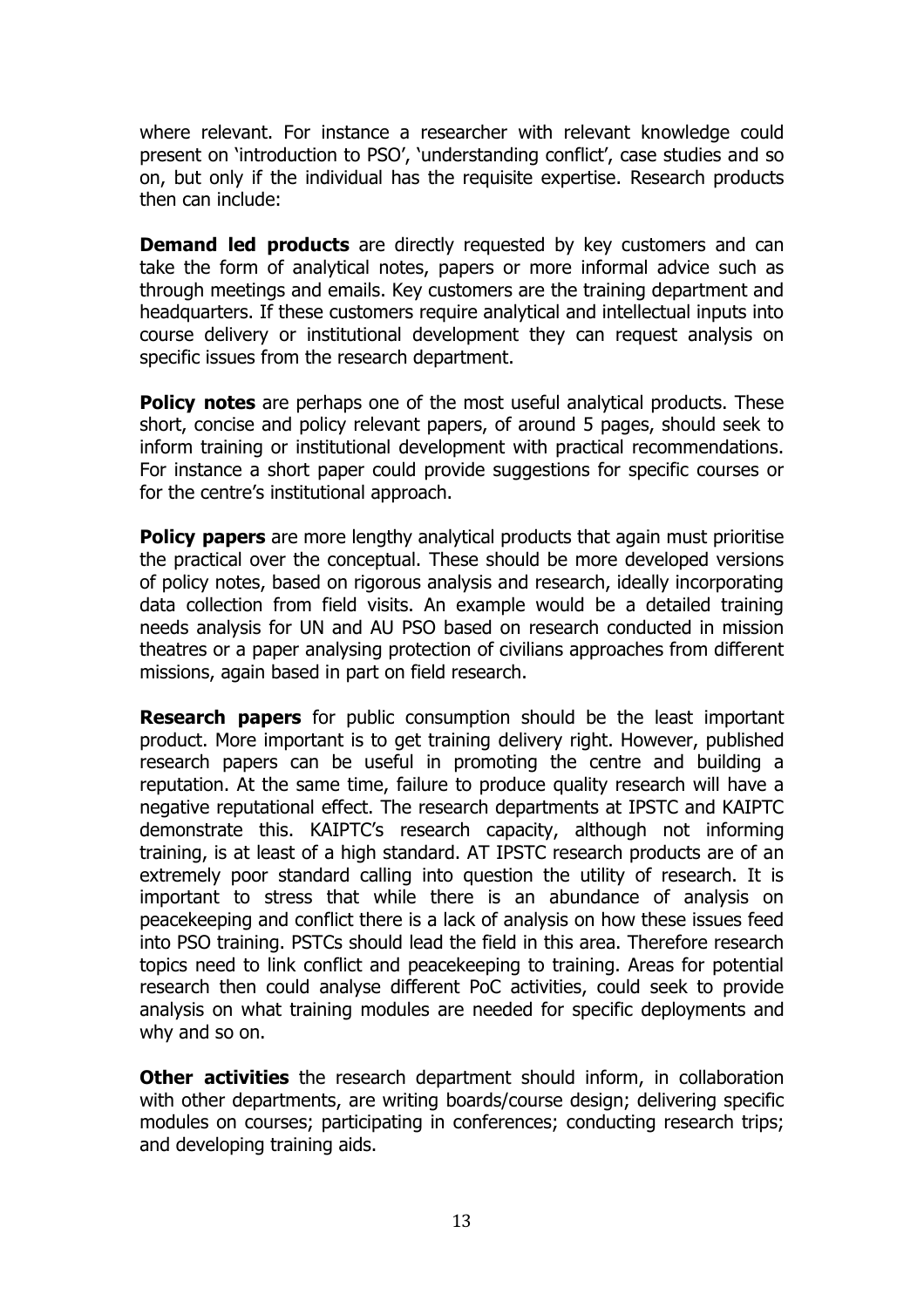The structure of the research department should be subordinate to the training department and other departments. Therefore a small analytical 'cell' would be sufficient for the purposes of the centre, providing in-house expertise. Ideally there should be a head of department supported by three researchers correlating to specific course delivery areas of conflict prevention, conflict management and peacebuilding. In this way a researcher can effectively concentrate on courses within their specialisation. Therefore researchers need to have relevant knowledge/expertise relating to courses provided within the broad areas of training such as conflict prevention activities, and similarly for conflict management and peacebuilding.

It is crucial that the right staff are hired as researchers. Researchers need to be well qualified with both research but crucially policy and PSO experience; either as having participated in a PSO at a senior level or been part of government or international analysis or policy making. Researchers should have a minimum of a Masters degree in relevant subject and at least 5 years relevant professional experience.

The development of the research department should not move faster than the training department. A gradual process of developing research is perhaps the best strategy, with only one dedicated researcher or research analyst needed in initial phases of development. As the RPA develops with more courses there will be a need to expand. Before this happens the utility of research needs to be demonstrated.

### **Admin and Finance Department**

Ensuring quality financial management is the most important step for the expansion of PSTCs in terms of securing external funding and for accreditation to the UN. It is essential that a quality finance department is established that is able to manage budgets effectively and to conduct internal audits. It is equally important to ensure a comprehensive and quality external audit from a reputable international firm.

In addition to financial transparency the admin and finance department should lead on developing an implementing business plans, resource mobilisation strategy and Standard Operating Procedures (SOPs). SOPs should include a human resources manual and a gender manual as well as organisational practices.

### Sequencing Organisational Development

As noted the TPA is in embryonic form. The current organisation as outlined in Annex 1 must be augmented and developed in phases.

The first phase requires the necessary infrastructure to be completed. Although a functional infrastructure for instruction exists such as lecture halls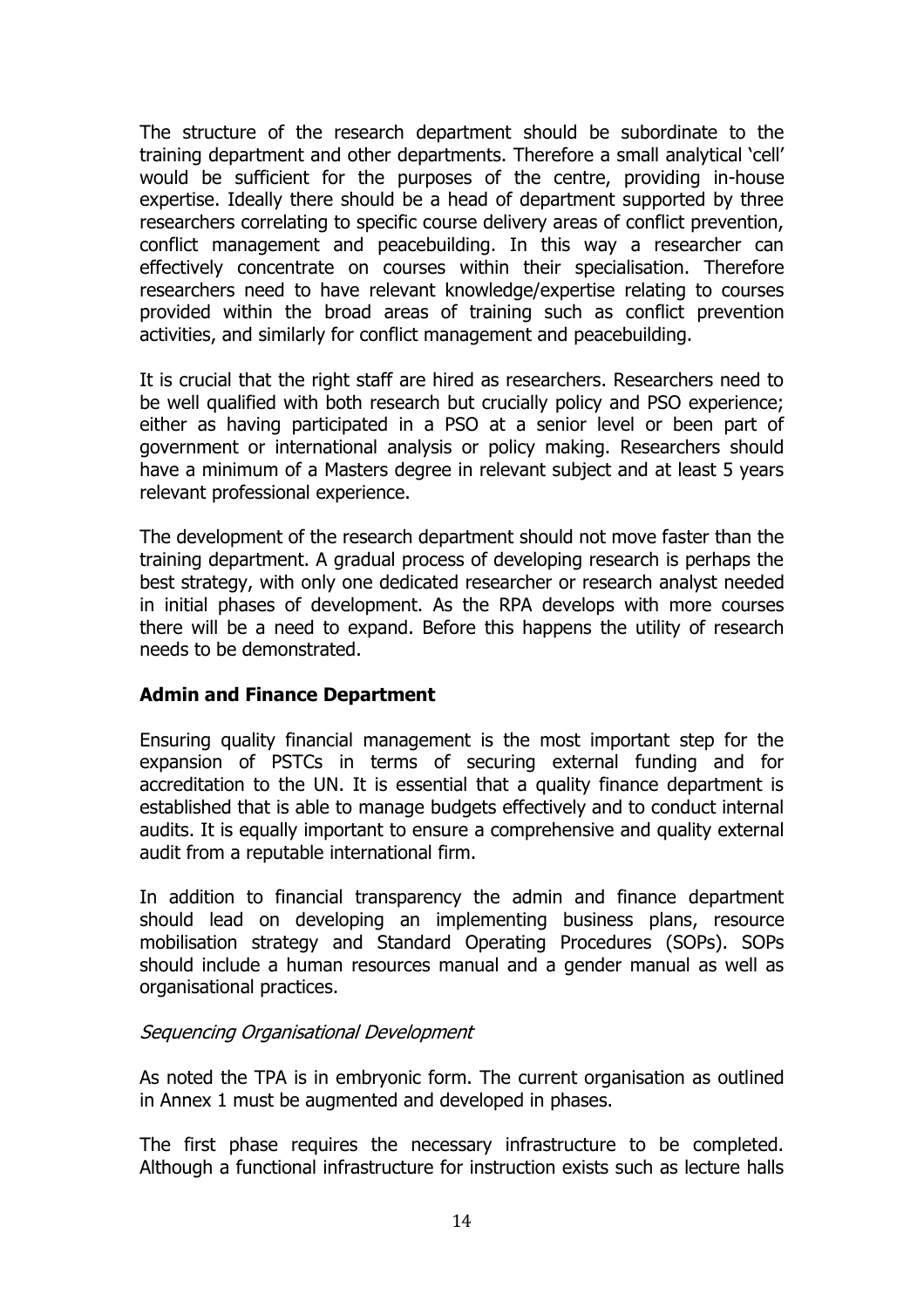and classrooms it is essential that accommodation blocks are constructed to provide a 24 hour learning environment and to generate funds through admin costs. Other necessary infrastructure is required such as functioning Wi-Fi throughout the RPA. In addition to developing the infrastructure a critical mass of courses and a basic and predictable yearly curriculum must be established. In order to expand the RPA must be delivering a certain number of courses, with a minimum of 6-10 per year. This phase will require significant external resources but or importantly 'buy-in' to the concept of RPA and its ability to become a regional centre of excellence.

The second phase should see a gradual expansion of the RPA that mirrors an increased number of courses. Staff numbers should increase slowly with only a few extra positions needed to deliver all outputs. The Director should be assisted by a Chief of Staff or senior civilian political adviser with relevant expertise and experience who has oversight of all activities at RPA. Head of department should be supported by a training officer, a curriculum designer and a research analyst as well as admin/finance officer as outlined in Annex

This phase should see the direct influence and ownership of training products at RPA, the institutionalisation of a training system as outlined above and the development of a research strategy that directly impacts on training design and delivery.

A third phase of development should involve a larger expansion of the RPA in terms of courses and staff. The RPA should have established a core curriculum that is augmented by more courses. Significant donor support should be in place through Memorandums of Commitment and an international management board should be established. RPA departments should be fully staffed, as outlined in Annex 3 and SOPs as well as a financial and auditing system should be in place. At this point the RPA will be in a position to seek official accreditation with the UN and AU. At this stage the RPA should have full ownership of its core curriculum as well as a fully functioning system of training and of research.

## **Conclusion**

This policy paper has provided a comparative analysis of the KAIPTC and IPSTC with a view to developing lessons and best practice to inform development of the RPA. A number of lessons can be drawn from comparing these PSTCs.

PSTCs take time and should undertake a gradual process of development in line with the expansion of training outputs, development of infrastructure and the securing of funding. Developing organisational roles and responsibilities are essential as is securing external funding and support. Finally it is crucial to develop quality financial systems including a regular external audit as well as secure accreditation from the UN and AU.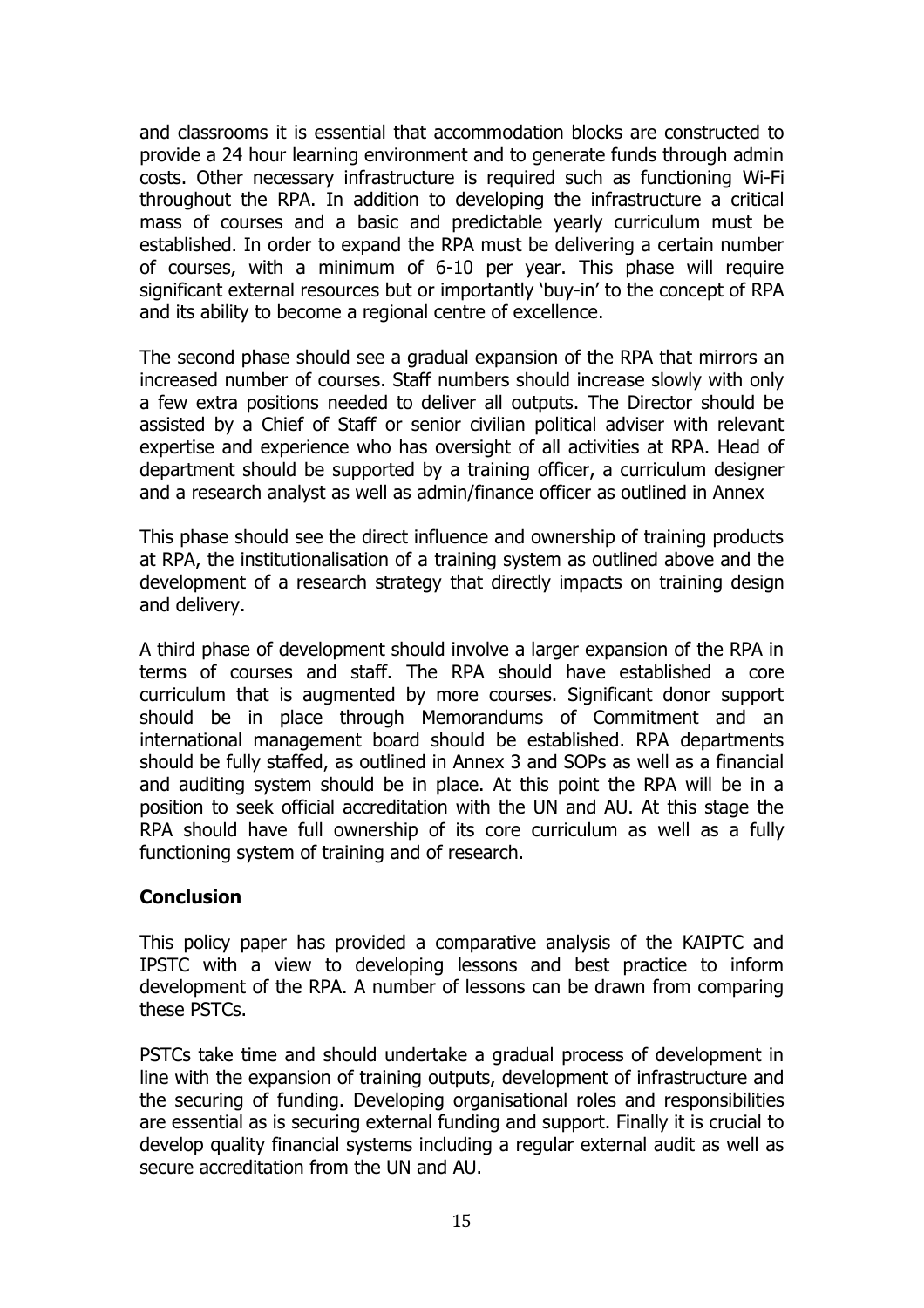The development of the RPA should follow a phased process of gradual expansion. It is crucial to develop the organisation's senior management. A senior civilian adviser or Chief of Staff is essential to support the Director. The Director, CoS/Adviser and Heads of department should form the nucleus of the RPAs decision-making. In addition the aim should be to establish an international management board inclusive of sponsors, the host nation and key customers.

he RPA needs to develop an effective system of training that is owned by the centre that includes an evaluation mechanism. Staff with relevant expertise and experience as trainers and curriculum designers should be employed to equip the RPA with in-house capacity to design and deliver training courses.

Research should feed into and be subordinate to training. A number of analytical products and inputs should be designed that inform training design and delivery.

A comprehensive and transparent financial system must be established with internal and external auditing. SOPs must also be developed including, the strategic plan, business plan (including a resources mobilisation strategy), human resources and gender manual.

**Dr Marco Jowell Strategic Adviser & Senior Researcher RPA**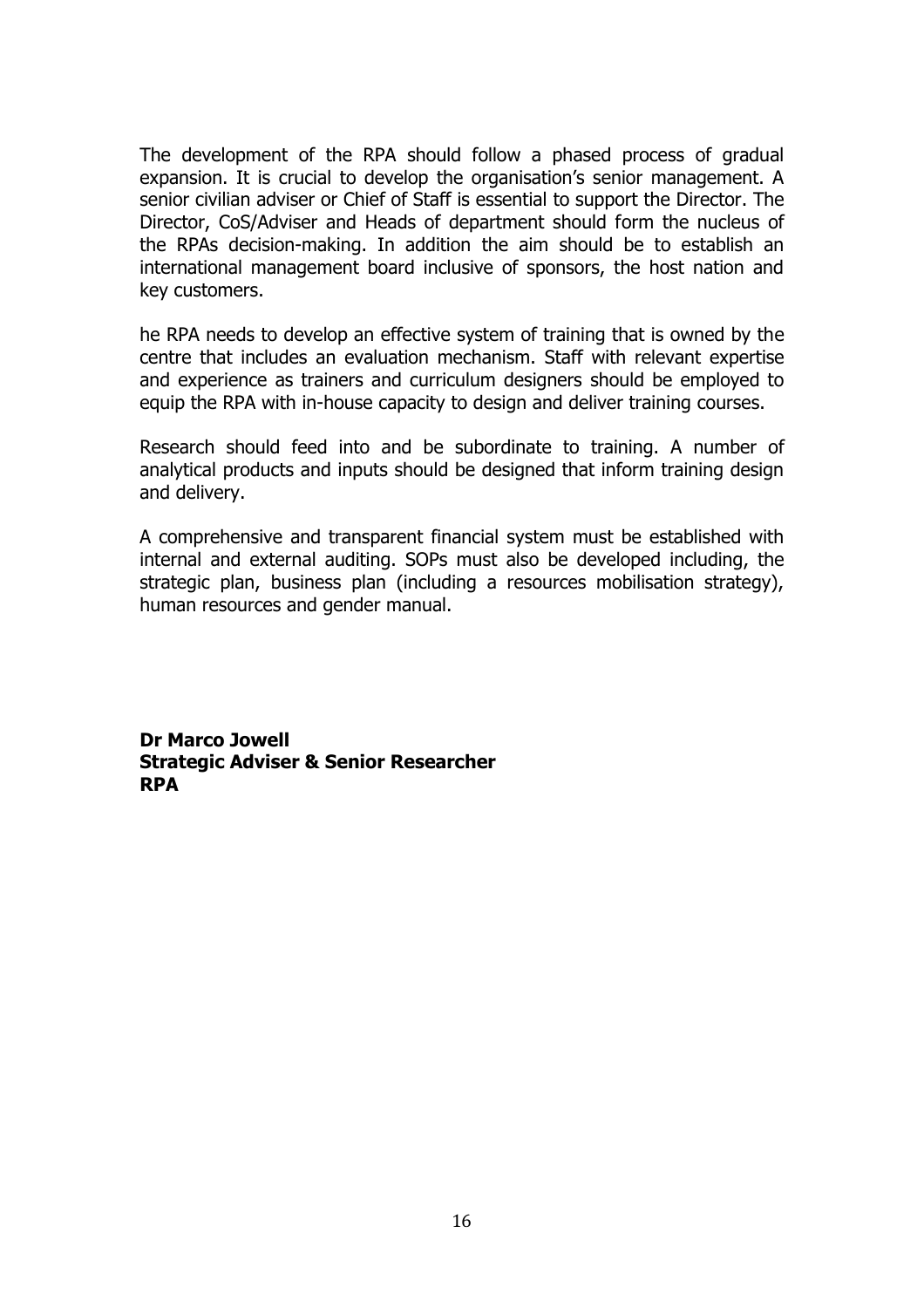

# **Annex 1: Phase 1 - Current RPA Organisation**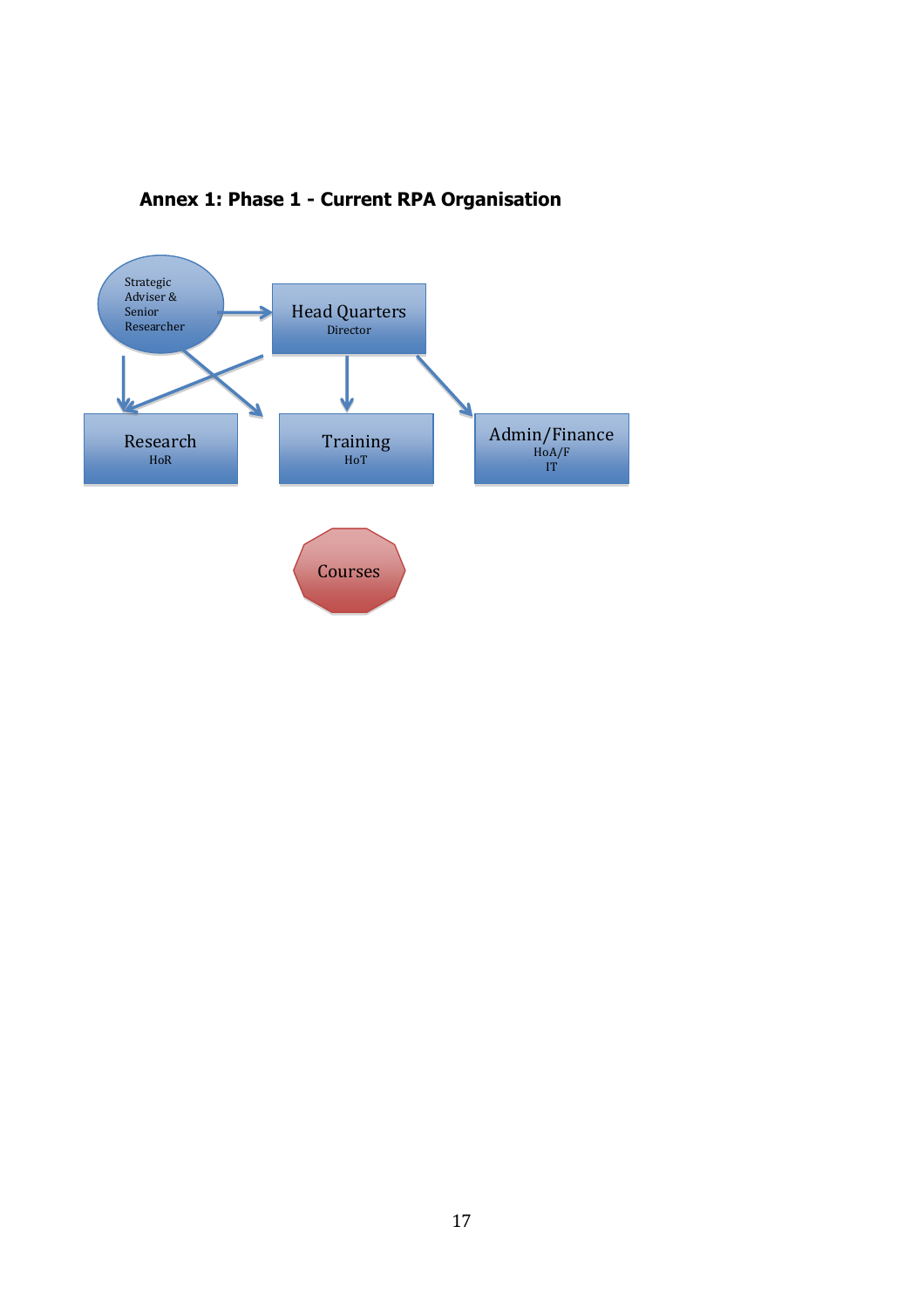